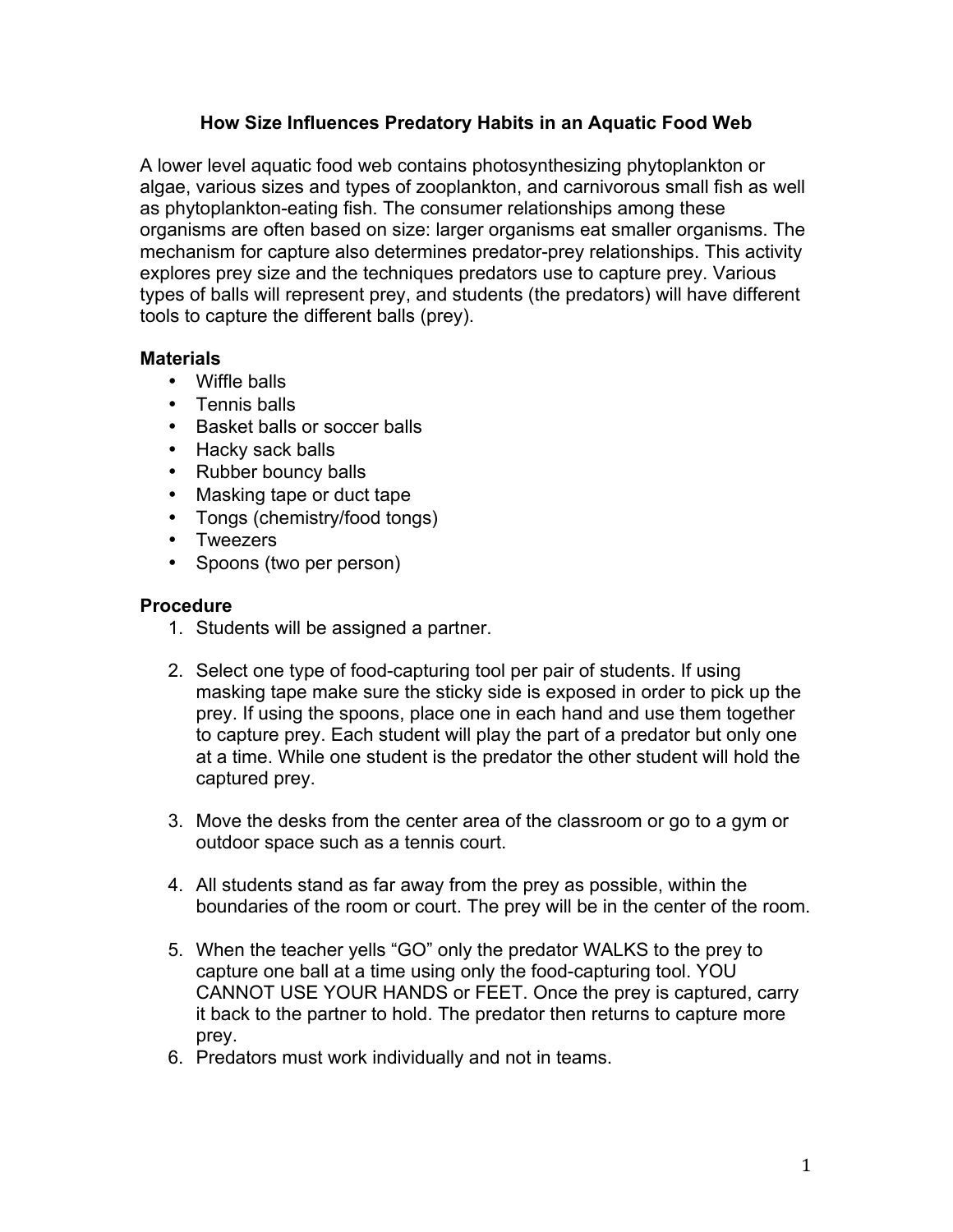- 7. A predator must capture at least three prey in order to survive to a reproductive age. Fewer than three prey caught will result in death.
- 8. If running violations as well as excessive physical injustices occur, then a prey will be deducted from your team's total prey count.
- 9. After all the prey is captured, the feeding cycle is over and prey consumption is recorded in the data table. Record both the amount and type of prey.
- 10.Students holding the captured prey will return the prey to the center area. Balls should be mixed and randomly placed.
- 11.Repeat once more with the same food-capturing tool and predator. Record data.
- 12.Students will switch roles and use a **different** tool. Complete two trials and record data both times.
- 13. Answer analysis questions.

## **Data Table**

| Food-capturing Tool | # Prey<br>Caught | Type of Prey | Survive/Death |
|---------------------|------------------|--------------|---------------|
| $\mathbf 1$ .       |                  |              |               |
| 2.                  |                  |              |               |
| 1.                  |                  |              |               |
| 2.                  |                  |              |               |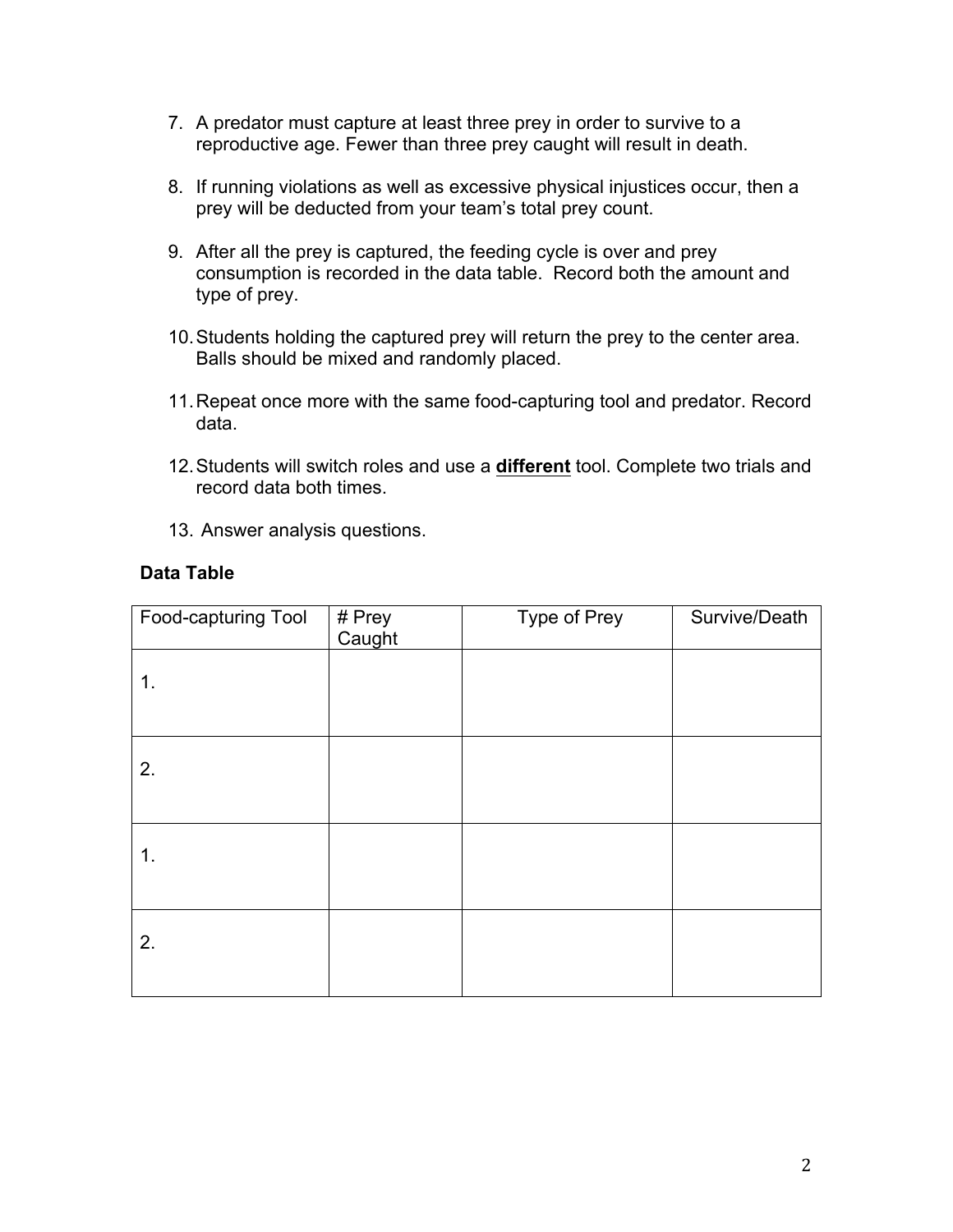# **Analysis Questions**

- 1. List the types of prey that you caught. Compared to the total number of available prey species, what percentage were you able to collect?
- 2. What challenges did you encounter while hunting prey, relative to the food-capturing tool? Did these challenges influence your ability to survive?
- 1. Did your food-capturing tool allow you to catch a single type of prey or many different species of prey? What type of tool would allow for a better chance of survival, one that catches many types or a tool, which catches a single species?
- 2. Besides the method of how you captured your prey what other issues affected your ability to catch prey?
- 3. If your prey capture tools were the only ones being used by the entire class, what would happen to the prey you were able to collect over time? In other words, would the species you were catching become more or less abundant relative to others? Harder or easier to find and collect amongst the pile of prey balls?

4. Imagine now that there were predators attempting to catch and eat you, and further that you became easier to catch when you yourself were hunting prey. Would this likely affect the number of prey you were able to capture (increase or decrease)?